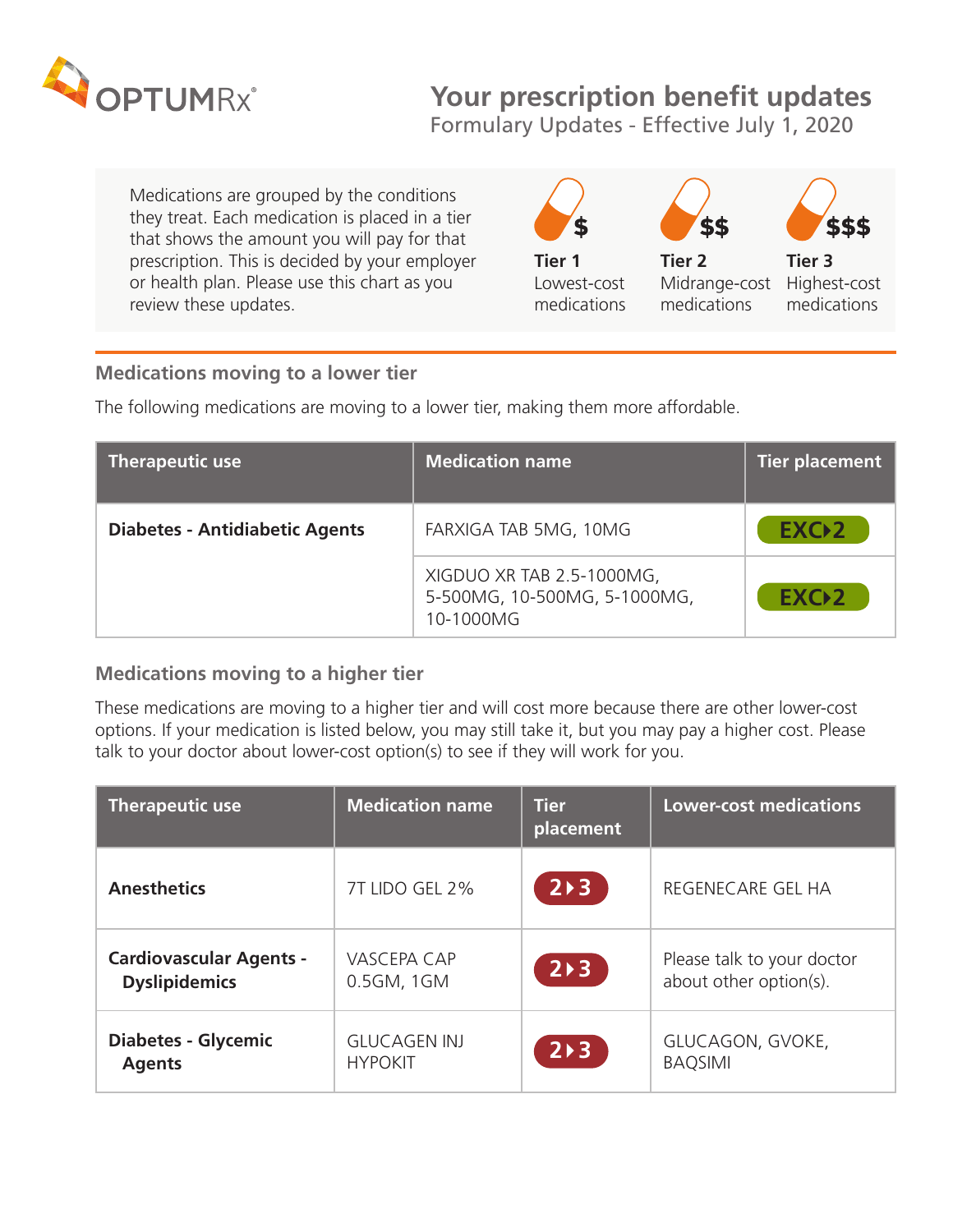| <b>Therapeutic use</b>                                                                                       | <b>Medication name</b> | <b>Tier</b><br>placement | Lower-cost medications                               |
|--------------------------------------------------------------------------------------------------------------|------------------------|--------------------------|------------------------------------------------------|
| <b>Respiratory Tract /</b><br><b>Pulmonary Agents -</b><br><b>Drugs for Pulmonary</b><br><b>Hypertension</b> | TRACLEER TAB 32MG      | $2 \rightarrow 3$        | Please talk to your doctor<br>about other option(s). |

## **Medications moving to exclusion**

The following excluded medications will not be covered by your plan.

| <b>Therapeutic use</b>                          | <b>Medication name</b>                                                        | Tier<br>placement  | <b>Lower-cost medications</b>                        |
|-------------------------------------------------|-------------------------------------------------------------------------------|--------------------|------------------------------------------------------|
| <b>Antineoplastics - Drugs</b><br>for Cancer    | AFINITOR oral tablet<br>$2.5MG$ ,<br>5MG,<br>7.5MG                            | 3 <b>&gt;EXC</b>   | Please talk to your doctor<br>about other option(s). |
|                                                 | <b>ERLEADA TAB</b><br>60MG                                                    | 3 <b>FXC</b>       | Please talk to your doctor<br>about other option(s). |
|                                                 | <b>TREANDA INJ</b><br>25MG,<br>100MG                                          | $2$ <b>EXC</b>     | Please talk to your doctor<br>about other option(s). |
|                                                 | YONSA TAB<br><b>125MG</b>                                                     | 3 <b>&gt;EXC</b>   | Please talk to your doctor<br>about other option(s). |
|                                                 | <b>ZYTIGA TAB</b><br>250MG,<br>500MG                                          | 3 <b>&gt;EXC</b>   | Please talk to your doctor<br>about other option(s). |
| <b>Diabetes - Antidiabetic</b><br><b>Agents</b> | <b>INVOKAMET TAB</b><br>50-500MG,<br>50-1000MG,<br>150-500MG,<br>150-1000MG   | $2$ <b>EXC</b>     | SYNJARDY, SYNJARDY XR,<br><b>XIGDUO XR</b>           |
|                                                 | <b>INVOKAMET XR TAB</b><br>50-500MG,<br>50-1000MG<br>150-500MG,<br>150-1000MG | 2 <sup>D</sup> EXC | SYNJARDY, SYNJARDY XR,<br>XIGDUO XR                  |
|                                                 | <b>INVOKANA TAB</b><br>100MG,<br>300MG                                        | $2$ <b>EXC</b>     | FARXIGA, JARDIANCE                                   |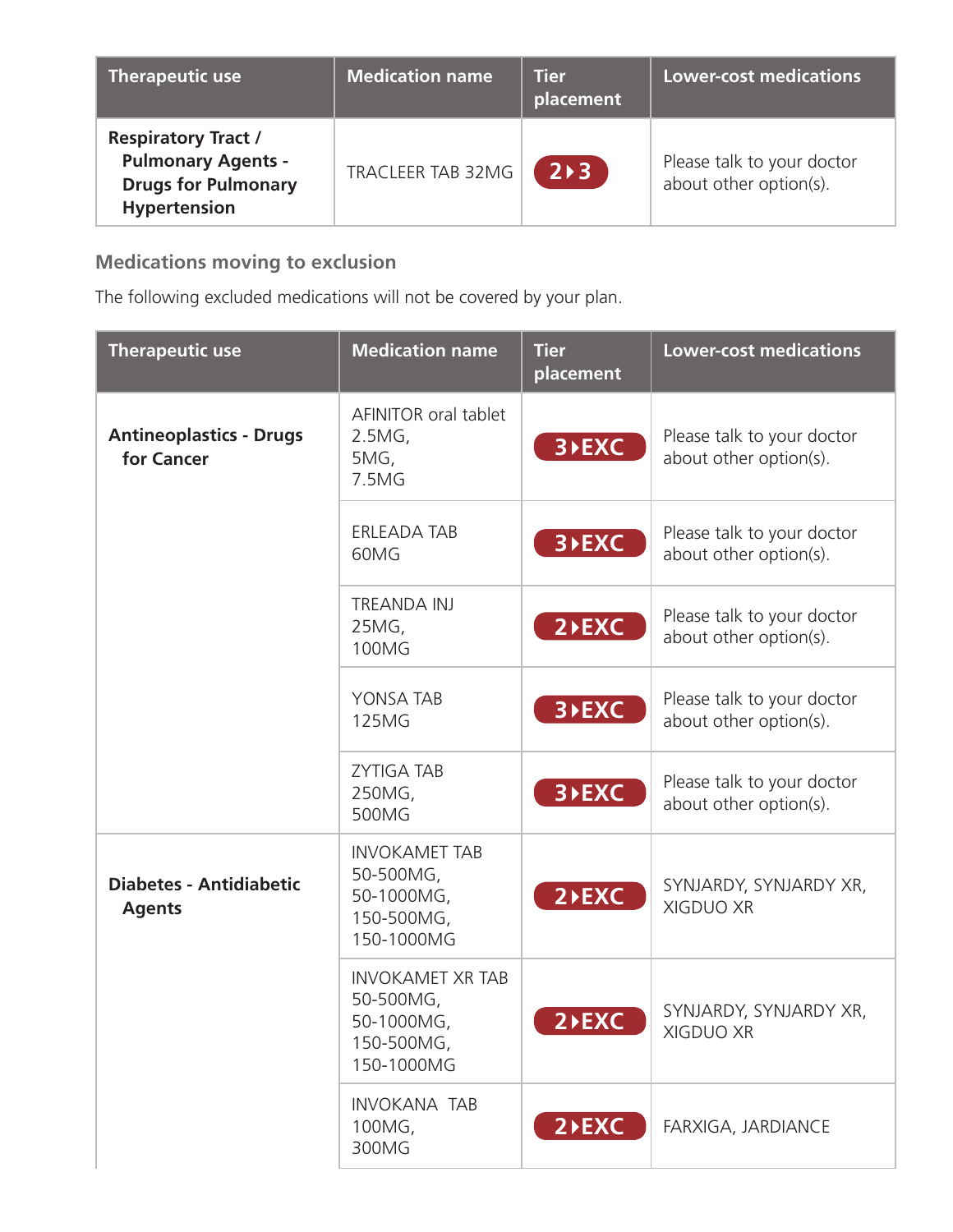| <b>Therapeutic use</b>                                                                                                 | <b>Medication name</b>                                                                                                             | <b>Tier</b><br>placement | <b>Lower-cost medications</b>                                                                                                         |
|------------------------------------------------------------------------------------------------------------------------|------------------------------------------------------------------------------------------------------------------------------------|--------------------------|---------------------------------------------------------------------------------------------------------------------------------------|
| <b>Hormonal Agents-</b><br>Stimulant/Replacement/<br><b>Modifying (Pituitary)</b>                                      | <b>OMNITROPE INJ</b><br>5/1.5ML<br>10/1.5ML,<br>5.8MG                                                                              | $2$ <b>EXC</b>           | NORDITROPIN, NUTROPIN                                                                                                                 |
| <b>Miscellaneous Therapeutic</b><br><b>Agents</b>                                                                      | <b>FIRDAPSE TAB 10MG</b>                                                                                                           | 3 <b>&gt;EXC</b>         | <b>RUZURGI</b>                                                                                                                        |
| <b>Pain-Non-Steroidal</b><br><b>Antiinflammatory</b><br><b>Agents</b>                                                  | ZIPSOR CAP 25MG                                                                                                                    | 3 <b>&gt;EXC</b>         | diclofenac, ibuprofen,<br>naproxen                                                                                                    |
| <b>Platelet Modifying Agents</b><br>- Drugs for Seizures                                                               | YOSPRALA<br>81-40MG,<br>325-40MG                                                                                                   | 3 <b>&gt;EXC</b>         | aspirin with omeprazole                                                                                                               |
| <b>Respiratory Tract /</b><br><b>Pulmonary Agents -</b><br><b>Drugs for Asthma and</b><br><b>Other Lung Conditions</b> | PROAIR HFA<br><b>INHALER, PROAIR</b><br><b>RESPIHALER</b>                                                                          | $2$ <b>EXC</b>           | albuterol HFA (generic<br>for PROAIR HFA made by<br>Perrigo), albuterol HFA<br>(generic for PROAIR HFA<br>made by Teva), Ventolin HFA |
| <b>Respiratory Tract /</b><br><b>Pulmonary Agents -</b><br><b>Drugs for Pulmonary</b><br><b>Hypertension</b>           | <b>TRACLEER TAB</b><br>62.5MG,<br><b>125MG</b>                                                                                     | 3 <b>&gt;EXC</b>         | bosentan                                                                                                                              |
| <b>Vitamins</b>                                                                                                        | <b>AZESCO TAB</b><br>13-1MG                                                                                                        | $2$ <b>EXC</b>           | Any preferred prenatal<br>multivitamins                                                                                               |
|                                                                                                                        | <b>CITRANATAL TAB</b><br><b>BLOOM</b>                                                                                              | $2$ <b>EXC</b>           | Any preferred prenatal<br>multivitamins                                                                                               |
|                                                                                                                        | <b>CITRANATAL</b><br>CAP HARMONY,<br><b>CITRANATAL 90</b><br>DHA, CITRANATAL<br>PAK ASSURE,<br><b>CITRANATAL PAK</b><br><b>DHA</b> | 3 <b>&gt;EXC</b>         | Any preferred prenatal<br>multivitamins                                                                                               |
|                                                                                                                        | <b>DUET DHA</b><br><b>BALANCED, DUET</b><br>DHA 400MG                                                                              | $2$ <b>EXC</b>           | Any preferred prenatal<br>multivitamins                                                                                               |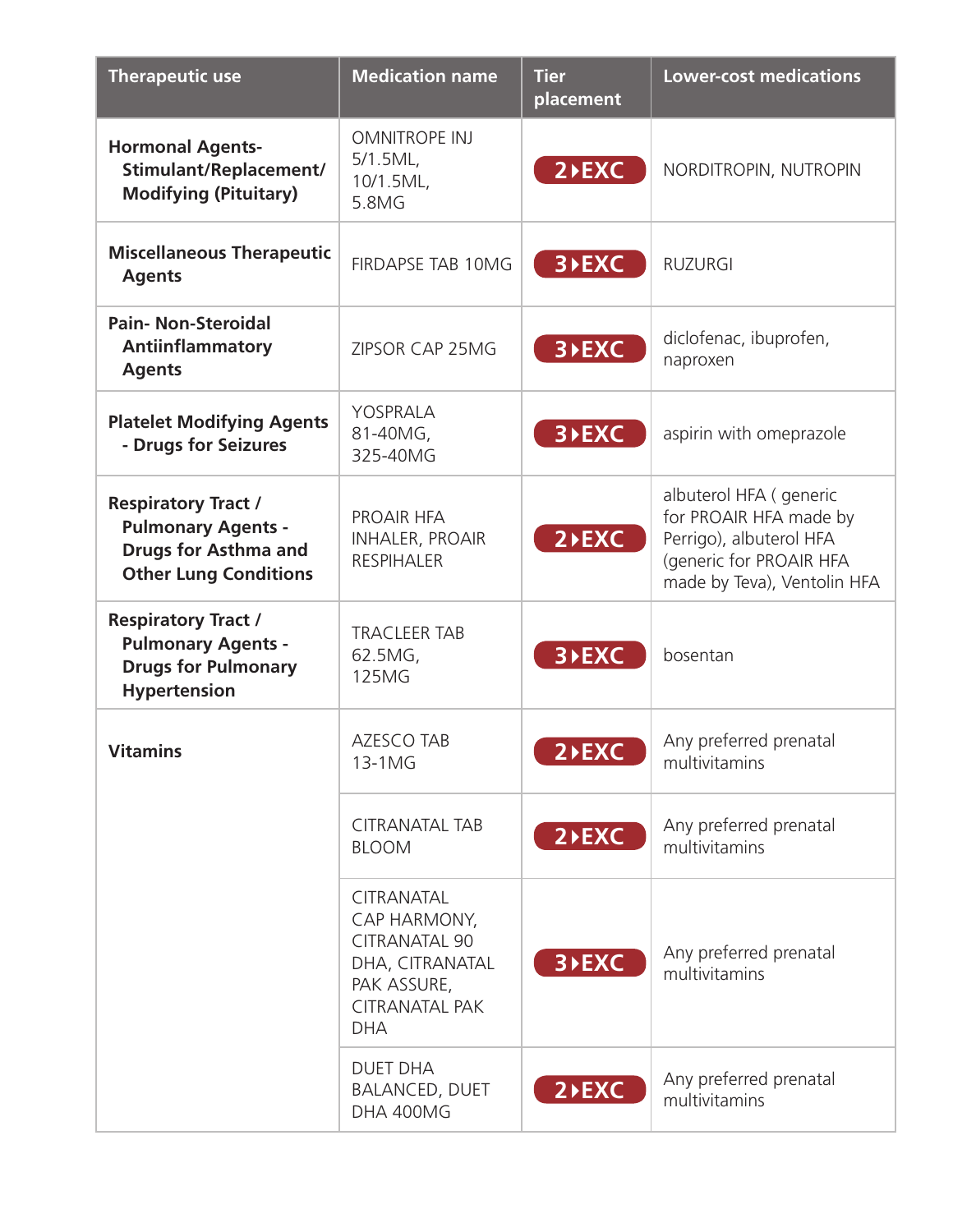| <b>Therapeutic use</b> | <b>Medication name</b>                                                                                                                                              | <b>Tier</b><br>placement | <b>Lower-cost medications</b>           |
|------------------------|---------------------------------------------------------------------------------------------------------------------------------------------------------------------|--------------------------|-----------------------------------------|
| <b>Vitamins</b>        | <b>ENBRACE HR CAP</b>                                                                                                                                               | $2$ <b>EXC</b>           | Any preferred prenatal<br>multivitamins |
|                        | <b>NATACHEW TAB</b>                                                                                                                                                 | $2$ <b>EXC</b>           | Any preferred prenatal<br>multivitamins |
|                        | NEEVO DHA CAP<br>27-1.13MG                                                                                                                                          | $2$ <b>EXC</b>           | Any preferred prenatal<br>multivitamins |
|                        | NESTABS DHA PAK                                                                                                                                                     | $2$ <b>EXC</b>           | Any preferred prenatal<br>multivitamins |
|                        | <b>NESTABS ONE CAP</b>                                                                                                                                              | 3 <b>&gt;EXC</b>         | Any preferred prenatal<br>multivitamins |
|                        | OB COMPLETE CAP<br>ONE, OB COMPLETE<br><b>CAP PETITE</b>                                                                                                            | $2$ <b>EXC</b>           | Any preferred prenatal<br>multivitamins |
|                        | OB COMPLETE TAB<br><b>PREMIER</b>                                                                                                                                   | $2$ <b>EXC</b>           | Any preferred prenatal<br>multivitamins |
|                        | PRENATE TAB ELITE                                                                                                                                                   | $2$ $\overline{EXC}$     | Any preferred prenatal<br>multivitamins |
|                        | PRENATE CHEW<br>0.6-0.4, PRENATE<br>CAP ENHANCE,<br>PRENATE CAP<br>ESSENTIAL, PRENATE<br>CAP PIXIE, PRENATE<br>CAP RESTORE,<br>PRENATE DHA CAP,<br>PRENATE MINI CAP | 3 <b>&gt;EXC</b>         | Any preferred prenatal<br>multivitamins |
|                        | PRIMACARE CAP                                                                                                                                                       | $2$ <b>EXC</b>           | Any preferred prenatal<br>multivitamins |